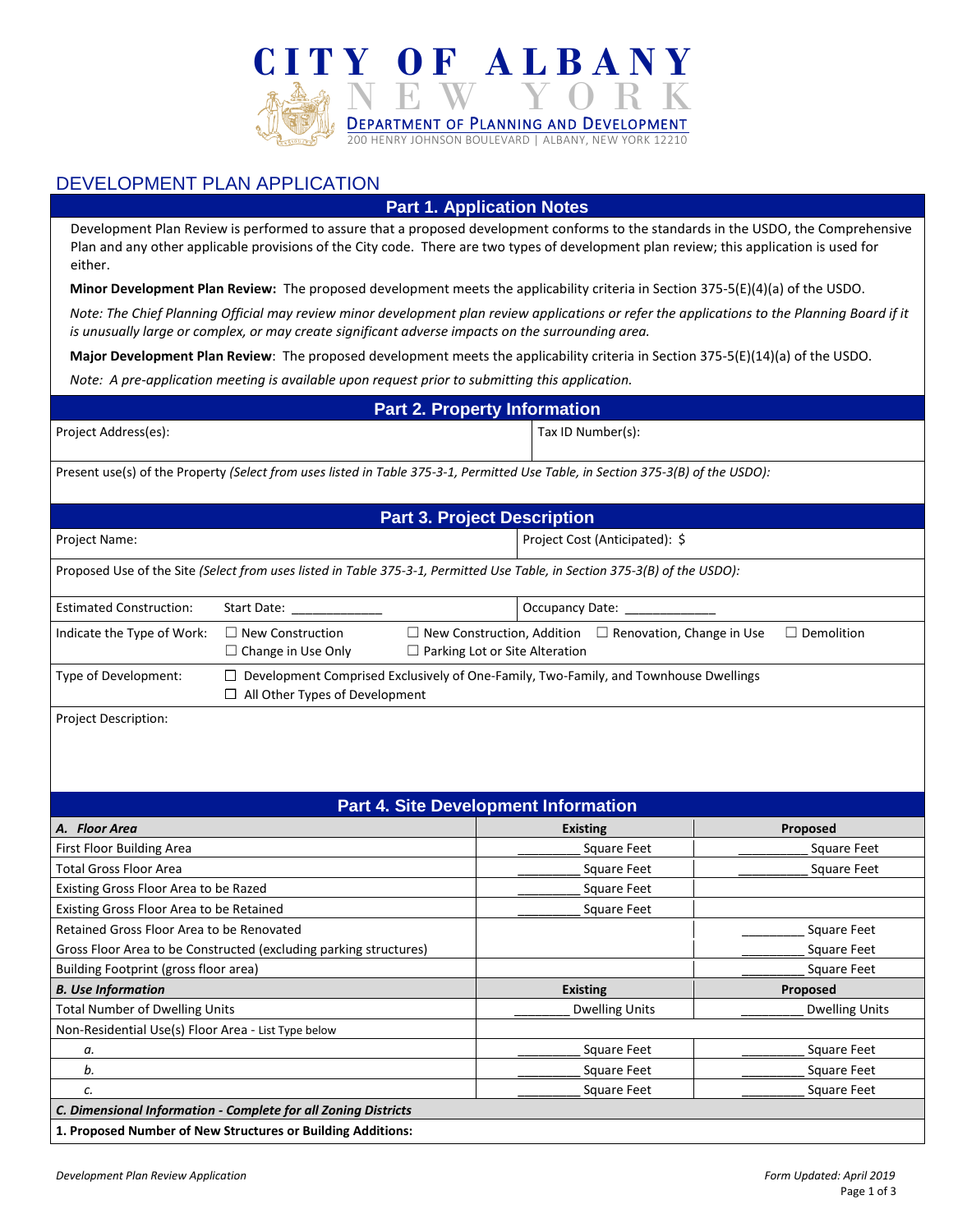|                                                                                                                                                      | <b>Existing</b>          |                                          | Proposed                                     |                        |
|------------------------------------------------------------------------------------------------------------------------------------------------------|--------------------------|------------------------------------------|----------------------------------------------|------------------------|
| 2. Height                                                                                                                                            | Feet                     | <b>Stories</b>                           | Feet                                         | <b>Stories</b>         |
| <b>Primary Building Height</b>                                                                                                                       |                          |                                          |                                              |                        |
| Addition or Extension Height                                                                                                                         |                          |                                          |                                              |                        |
| Accessory Building(s) Height - List Building below                                                                                                   |                          |                                          |                                              |                        |
| а.                                                                                                                                                   |                          |                                          |                                              |                        |
| b.                                                                                                                                                   |                          |                                          |                                              |                        |
| c.                                                                                                                                                   |                          |                                          |                                              |                        |
| 3. Parking and Loading                                                                                                                               | <b>Total Spaces</b>      | <b>ADA Spaces</b>                        | <b>Total Spaces</b>                          | <b>ADA Spaces</b>      |
| On-Site Automobile Parking Spaces                                                                                                                    |                          |                                          |                                              |                        |
| <b>Total New Automobile Parking Spaces</b>                                                                                                           |                          |                                          |                                              |                        |
| On-Site Surface Automobile Parking Spaces                                                                                                            |                          |                                          |                                              |                        |
| Number of Bicycle Parking Spaces                                                                                                                     |                          |                                          |                                              |                        |
| Off-Street Loading                                                                                                                                   |                          |                                          |                                              |                        |
| 4. Lot Information                                                                                                                                   |                          |                                          |                                              |                        |
| Lot Area                                                                                                                                             | Square Feet:             |                                          | Square Feet:                                 |                        |
| <b>Impervious Lot Coverage</b>                                                                                                                       | Percent:                 |                                          | Percent:                                     |                        |
| D. Other Project Information                                                                                                                         |                          |                                          |                                              |                        |
| $\Box$ N/A<br>1. Indicate all items that will be part of the proposed work:                                                                          |                          | $\Box$ Demolition $\Box$ HVAC (Interior) |                                              | $\Box$ HVAC (Exterior) |
| $\Box$ Electrical $\Box$ Fire Alarm $\Box$ Fire Protection/Sprinklers                                                                                | $\Box$ Deck Construction | $\Box$ Commercial Cooking Hood           | $\Box$ Sign                                  |                        |
|                                                                                                                                                      |                          |                                          |                                              |                        |
| 2. Indicate all items that pertain to any work proposed on private plumbing:                                                                         |                          |                                          |                                              |                        |
| (i.e., plumbing between a public sewer or water line and a building, including plumbing inside the building)<br>$\Box$ New Construction of Plumbing  |                          |                                          |                                              |                        |
| Repair or Replace Existing Plumbing                                                                                                                  |                          | $\Box$ No Plumbing Work is Proposed      |                                              |                        |
| E. Water and Sewer Information (Note: The term "sewer" refers to sanitary sewers, storm sewers, and combined sewers owned by the City of Albany.)    |                          |                                          |                                              |                        |
| 1. Indicate the number of each of the following sewer and/or water items that will be part of the proposed work:                                     |                          |                                          |                                              |                        |
| New Water Service (Connection)                                                                                                                       |                          |                                          | Termination of Existing Water Service Tap(s) |                        |
| New Sewer Service (Connection)                                                                                                                       |                          |                                          | Termination of Existing Sewer Service Tap(s) |                        |
| 2. Will the proposed work change the current water consumption and sewer discharge of the building or site?                                          |                          |                                          | $\Box$ Yes                                   | $\Box$ No              |
| 3. Check one of the boxes below to indicate the status of main water and sewer lines if the development includes the construction of main lines:     |                          |                                          |                                              |                        |
| $\Box$ Applicant requests Albany Water and Sewer Department to accept ownership of the sewer mains and/or water lines                                |                          |                                          |                                              |                        |
|                                                                                                                                                      |                          |                                          |                                              |                        |
| $\Box$ Applicant retains private ownership of sewer mains and/or water lines                                                                         |                          |                                          |                                              |                        |
| $\Box$ Not applicable (Development does not include construction of sewer mains and/or water lines)                                                  |                          |                                          |                                              |                        |
| 4. If Yes to the first or second statement in Item 3 above, then identify the type of property where the sewer mains and/or water lines will be      |                          |                                          |                                              |                        |
| constructed:                                                                                                                                         |                          |                                          |                                              |                        |
| $\Box$ Public Property, Existing City Street<br>$\Box$ Public Property, New City Street to be constructed as part of the development/project         |                          |                                          |                                              |                        |
|                                                                                                                                                      |                          |                                          |                                              |                        |
| $\Box$ Not Applicable<br>$\Box$ Private Property                                                                                                     |                          |                                          |                                              |                        |
| F. Work in and Around City Rights-of-Way                                                                                                             |                          |                                          |                                              |                        |
| 1. Please indicate all items below that apply to the proposed work:                                                                                  |                          |                                          |                                              |                        |
| □<br>Applicant requests to change or designate the name of a City Street                                                                             |                          |                                          |                                              |                        |
| $\Box$<br>The proposed work includes a private structure (e.g., deck, porch, awning, sign, fence, etc.) encroaching on a City dedicated right-of-way |                          |                                          |                                              |                        |
| □<br>Modification or reconstruction of City curbs                                                                                                    |                          |                                          |                                              |                        |
| $\Box$                                                                                                                                               |                          |                                          |                                              |                        |
| Design and construction of a new street where the Applicant will request the City to accept ownership of the street                                  |                          |                                          |                                              |                        |
| $\Box$<br>Applicant requests the City to vacate an existing City street/sidewalk so the Applicant can use the property for private development       |                          |                                          |                                              |                        |
| $\Box$<br>The proposed work will create an obstruction of traffic in a City right-of-way                                                             |                          |                                          |                                              |                        |
| $\Box$<br>The proposed work includes the excavation of a City street or sidewalk                                                                     |                          |                                          |                                              |                        |
| ⊔<br>The proposed work includes the placement of a demolition dumpster in a City right-of-way                                                        |                          |                                          |                                              |                        |
|                                                                                                                                                      |                          |                                          |                                              |                        |
| $\Box$<br>The proposed work includes the addition, deletion, and/or relocation of City street lights in a City right-of-way                          |                          |                                          |                                              |                        |